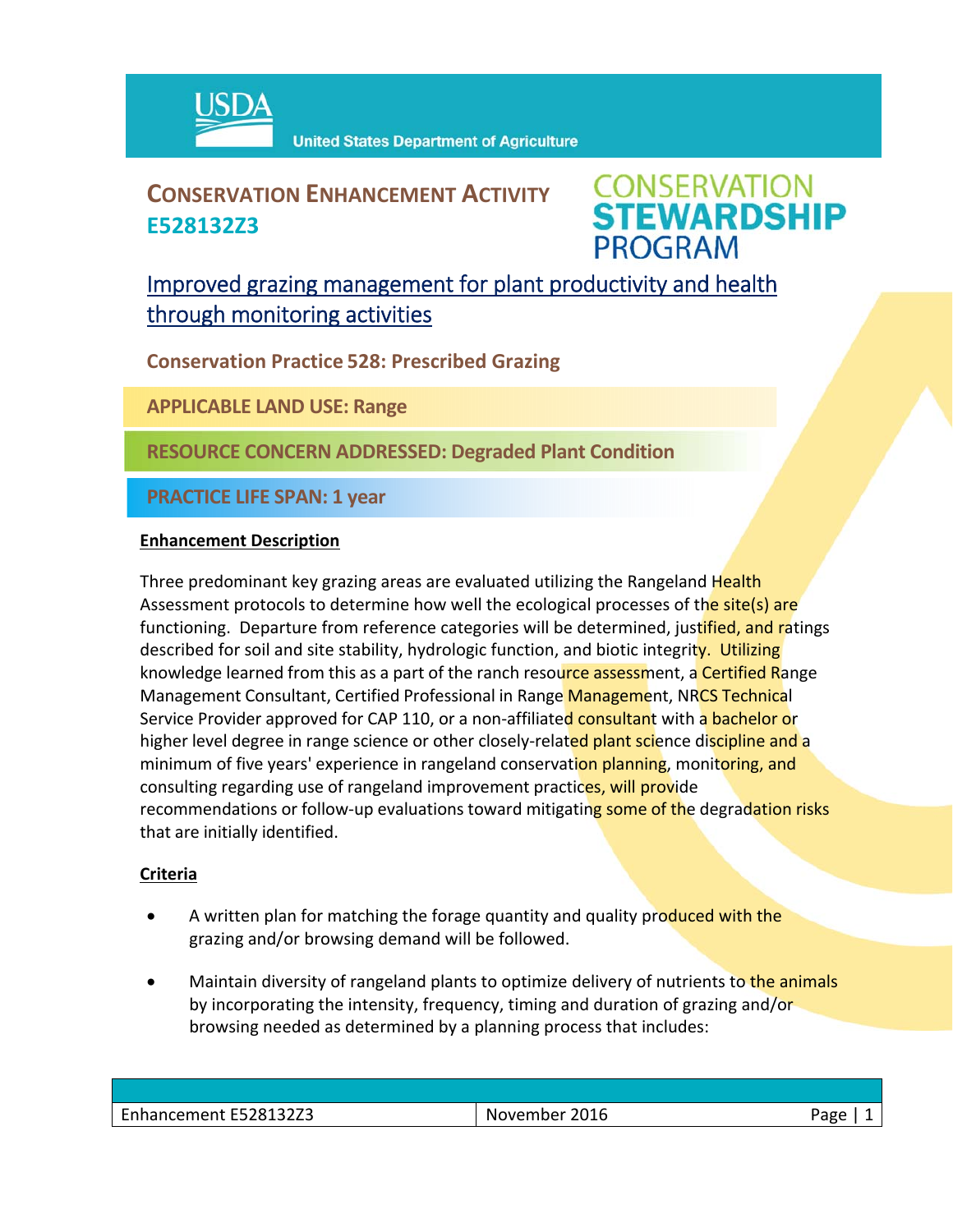

- o Clear objectives,
- o A resource inventory with ecological site description or reference sheet and structural improvements and existing resource conditions,

# **CONSERVATION<br>STEWARDSHIP PROGRAM**

- o Grazing plan, and
- o All potential contingency plans.
- Supplemental feed and/or minerals will be balanced with the forage consumption to meet the desired nutritional level for the kind and class of grazing and/or browsing livestock.
- Secure the services of an experienced, knowledgeable Certified Range Management Consultant, Certified Professional in Range Management, NRCS Technical Service Provider approved for CAP 110, or a non-affiliated consultant with a bachelor or higher level degree in range science or other closely-related plant science discipline and a minimum of five years' experience in rangeland conservation planning, monitoring, and consulting regarding use of rangeland improvement practices to select monitoring sites needed (three are required for this enhancement activity), assess rangeland health at these locations, provide all measured data collected, and assist in determining any areas that are potentially at risk of degradation.
- Consider site vulnerability as determined by the rangeland health assessment when planning out future monitoring activities toward the goal of assessing range trend and management needs to secure long-term, desirable range trend.

#### **Documentation Requirements**

Ecological Site Description is provided or Reference Sheet is completed, and Rangeland Health Evaluation Sheet is completed per Technical Reference 1734-6 by a Certified Range Management Consultant, Certified Professional in Range Management, NRCS Technical Service Provider approved for CAP 110, or a nonaffiliated consultant with a bachelor or higher level degree in range science or other closely-related plant science discipline and a minimum of five years' experience in rangeland conservation planning, monitoring, and consulting regarding use of rangeland improvement practices, and any recommendations or follow‐up evaluations toward mitigating some of the degradation risks that are initially identified.

| hancement E528132Z3 | 2016<br>.<br>ıм<br>ovember | וסבי |
|---------------------|----------------------------|------|
|                     |                            |      |